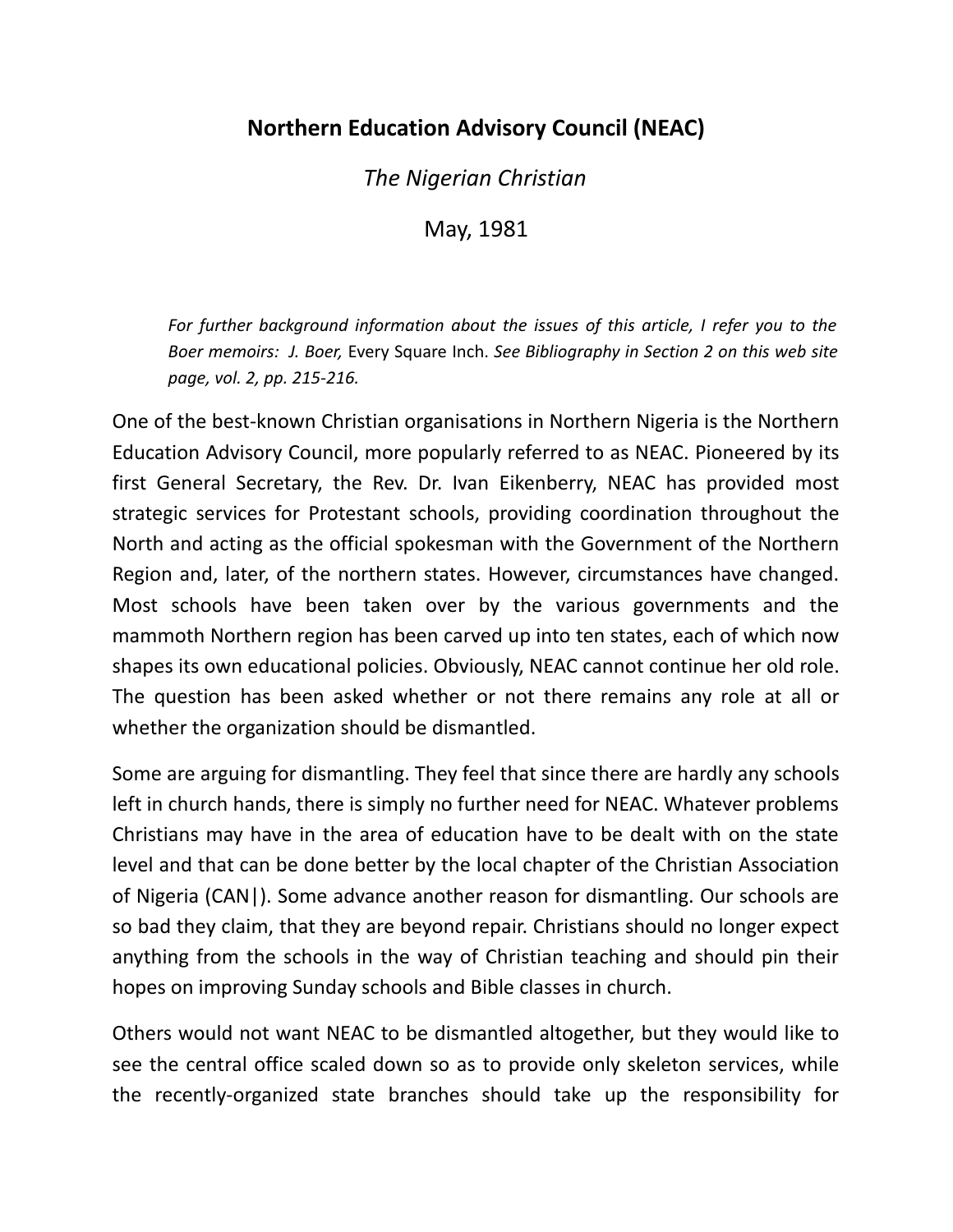coordination and for liaison with the state government. NEAC as a whole can no longer serve that function, for a state government is not likely to take seriously a General Secretary based in another state.

The prevalence of such opinions has caused a drop of interest in NEAC among the member churches. The last General Secretary, who retired only recently, complained of traversing the great distances of the North for meetings, only to find that hardly anybody showed up. Dues have not been paid as faithfully as they used to be. Surely, this all seems to point to the need for scaling down operations, if not a total dismantling.

It seems to me that, in spite of all such negative factors, this is no time to reduce Christian efforts in education. A careful reading of Deuteronomy 6:4-9 in its context should drive us to the conviction that Christians have an *abiding* duty to teach their children about God and the way of life as outlined for us in the Bible. This is a *total* way of life, according to Deuteronomy 6 and its context, covering *all* areas of human culture, not merely some. It is a duty that is *intensive* and to be carried out under all circumstances.

The question is how Christians under the present circumstances can or should carry out this *abiding* and *intensive* task. *In our day of lowering of moral and educational standards should we scale down our efforts or should we redouble them?* And are we seriously prepared to betray our children by forsaking all Christian efforts to bring to bear whatever Christian influence we can, even in schools that appear to be getting worse? Can we be satisfied with a mere two or three hours a week of church classes, while our children are exposed to teachings that totally ignore God for five or more hours daily? Would that really be doing justice to our abiding and intensive duty to educate our children in the way of the Lord under all circumstances? To ask the question is to answer it: NO! As long as our children are obliged to attend these schools, we as a Christian community and as parents have the abiding duty to influence the educational process as much as possible. If we ever come to a stage where we find ourselves prevented from carrying out our God-given task, then it has become time to ask how we can change that situation by all legitimate means, political or otherwise.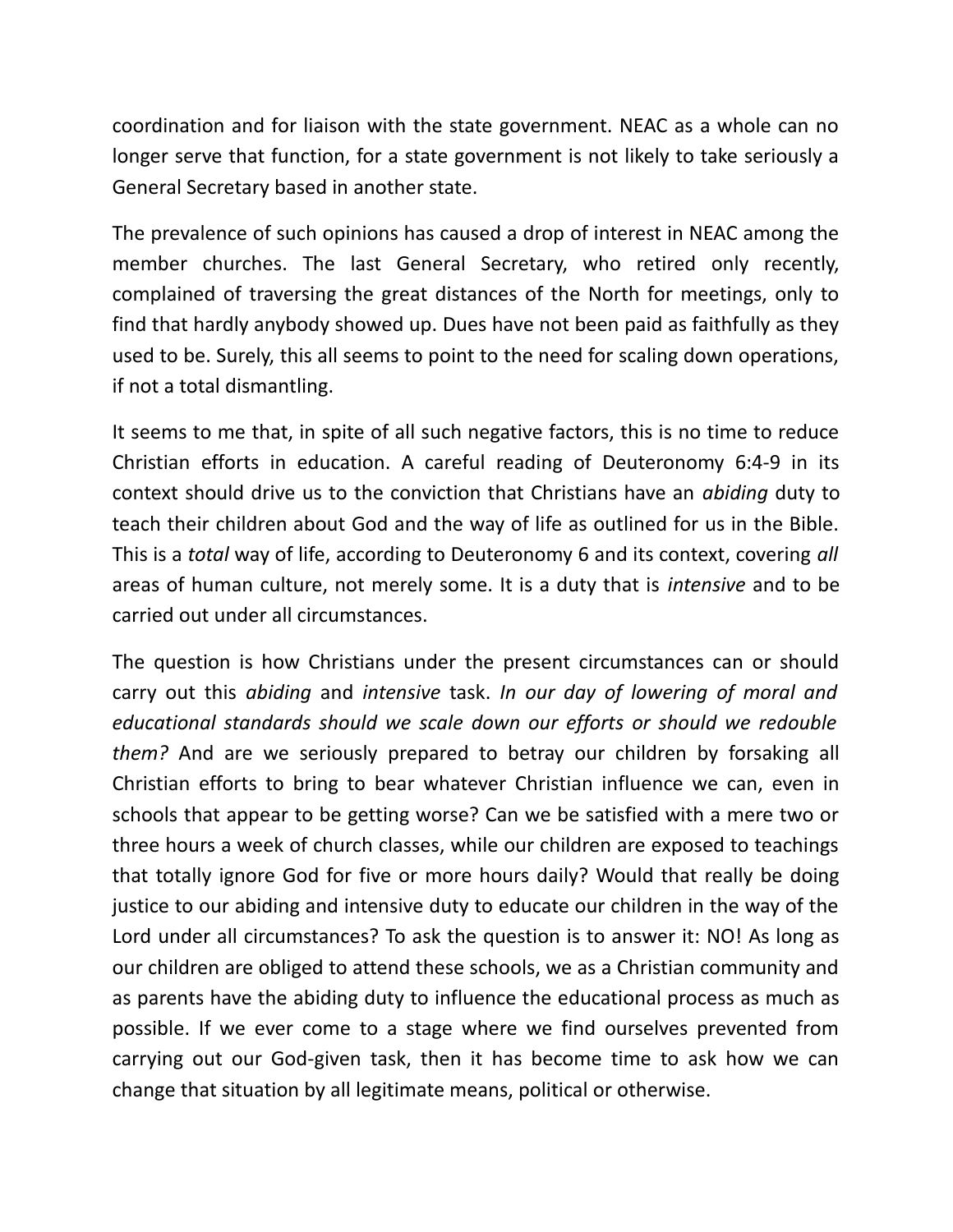The official opinion of NEAC is that we must try our best along the lines just indicated. Thus NEAC is now encouraging suitable people to apply for the post of General Secretary, a fulltime position. This person would not have much to do in terms of liaison with state governments as his original predecessor did. That would be left up to local state chapters of NEAC, possibly in connection with CAN. The work of the successful applicant would be more of a coordinating ministry for the churches and the thousands of Christian teachers now working in our government and other schools. His duties have been described to include the following:

- (1) To stimulate interest among the churches and a sense of responsibility for Christian education in the schools, both primary and secondary.
- (2) To represent NEAC where local state representation will not suffice, for example in national ecumenical or educational organizations.
- (3) To champion and advance the cause of Christian Religious Knowledge (CRK) teaching at *all* educational levels and in all institutions where NEAC would regard this as proper.
- (4) To serve as a liaison officer between NEAC and the Fellowship of Christian Teachers.
- (5) To organize workshops, seminars, conferences, etc., for Christian teachers in both government and church schools.
- (6) To coordinate the production of "Christian Perspective" booklets to aid teachers in understanding the relationship between their subject and the Bible and how to insert these perspectives in the classroom.

Obviously, the task described is an exciting one for a person with the right personality and other qualifications. These qualifications have been listed as including the following:

- (1) Be a *committed* Christian and be known as such.
- (2) Have practical experience both in education and in the church.